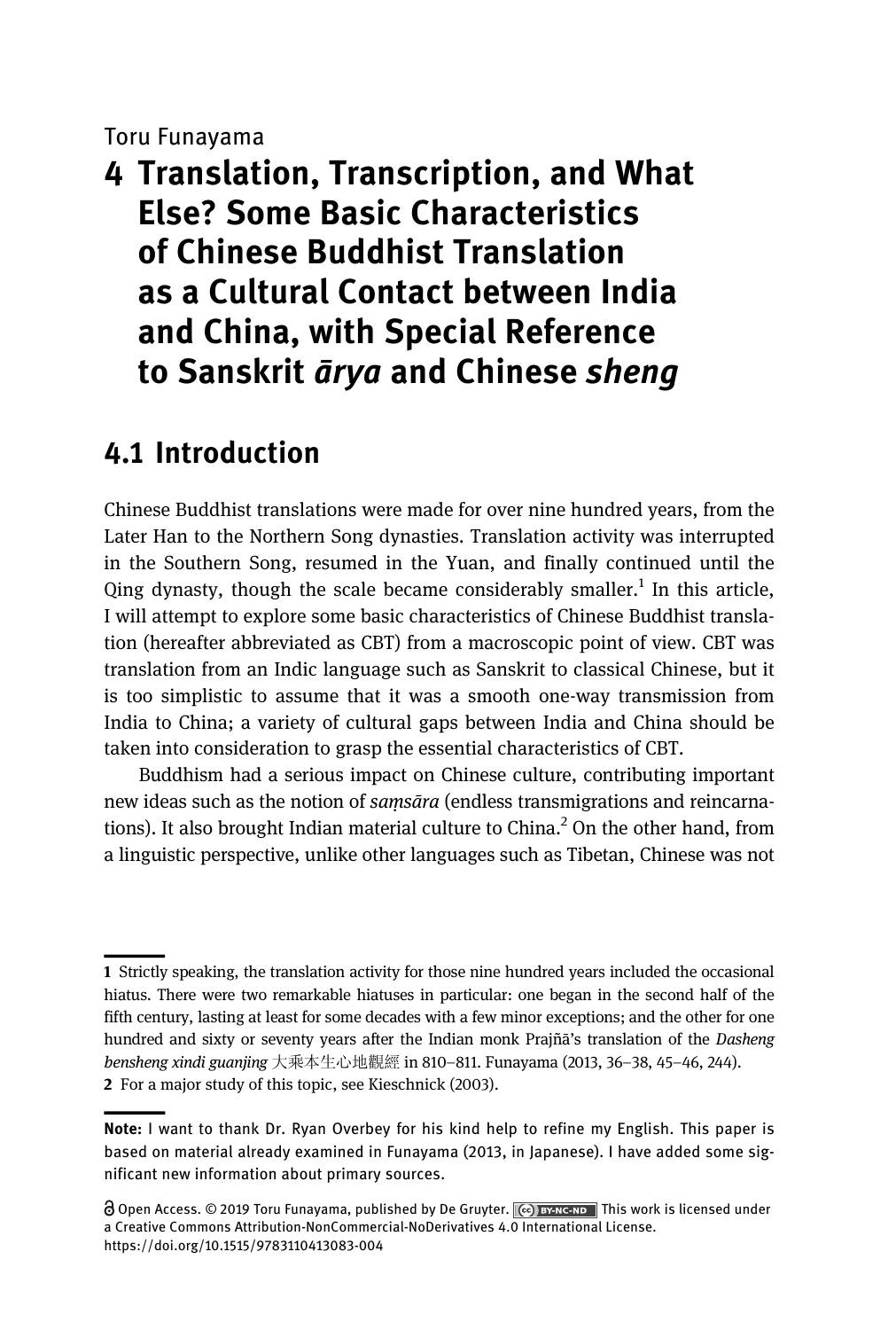subject to any positive change when it adopted Buddhism. Linguistically, China remained China even after this massive import of Indian culture. Nevertheless, there are some non-negligible aspects of Indian Buddhist language that contributed – however partially – to some noteworthy changes in the Chinese language. Provisionally, I want to pay attention to the following four points:

The first is the creation of new Chinese characters for transcription.<sup>3</sup> A typical example of transcription is anouduoluo sanmiao sanputi阿耨多羅三藐 三菩提 for Skt. anuttarā samyak-sambodhi ("the unsurpassed, correct and perfect awakening"). It is literally translated as *wushang zhengdengjue*無上正等覺. Incidentally, "translation" is sometimes called yiyi 義譯 ("the rendition by meaning") in traditional commentaries and compendia. In the process of Chinese Buddhist translations, Chinese characters such as *mo* 魔, *fan* 梵, *ta* 塔, *seng* 僧, bo 鉢, sa 薩, qie 伽, and jiasha 袈裟 were newly created for transcription; they had not existed before the Chinese adoption of Buddhism (Funayama 2013,  $181-187$ .<sup>4</sup> On the other hand, some Chinese characters were used especially for transcription. Examples of such words are  $f$ o 佛, tuo 陀, ni 尼, jia 迦, pi 毘, pu 菩,  $ji \&$ ,  $na \#$ , and luo  $\mathbb{F}$ . These had existed before the Chinese adoption of Buddhism and were not newly created characters, but they were used only for transcription with no meaning of their own (Funayama 2013, 187).

Second, CBT was by and large word-for-word translation, not sentence-forsentence translation. However, CBT partially inspired some new usages of Chinese particles (*zhuzi* 助字). For example, the use of *gu* 故 ("because") put at the end of a sentence was not at all popular in the period prior to Buddhism, whereas it was frequently used in CBT. This is because a reason-phrase is put after the proposition in Sanskrit, as follows:

A sound is impermanent, because of being a product. Skt. anityaḥ śabdaḥ, kṛtakatvāt. Ch. 聲是無常, 所作性故.<sup>5</sup>

**<sup>3</sup>** By "transcription," I mean what is traditionally called *yinyi* 音譯 (lit. "translation by phonemes"); other options for the same sense are "phonetic transcription" and "transliteration." In contrast to yinyi, normal translation is traditionally called yiyi 義譯 (lit. "translation by meanings").

<sup>4</sup> Characters such as *cha* 刹 and *chan* 懺 and *bai* 唄 may also have been made for Chinese Buddhist translations as assumed by some previous studies, but verification will require further careful investigation, including specification of their earliest usages.

<sup>5</sup> The Sanskrit and Chinese passages are quoted from the  $Ny\bar{a}y$ apraveśa (Śaṅkarasvāmin) and its Chinese translation Yinming ru zhengli lun 因明入正理論 by Xuanzang (T32, 12a).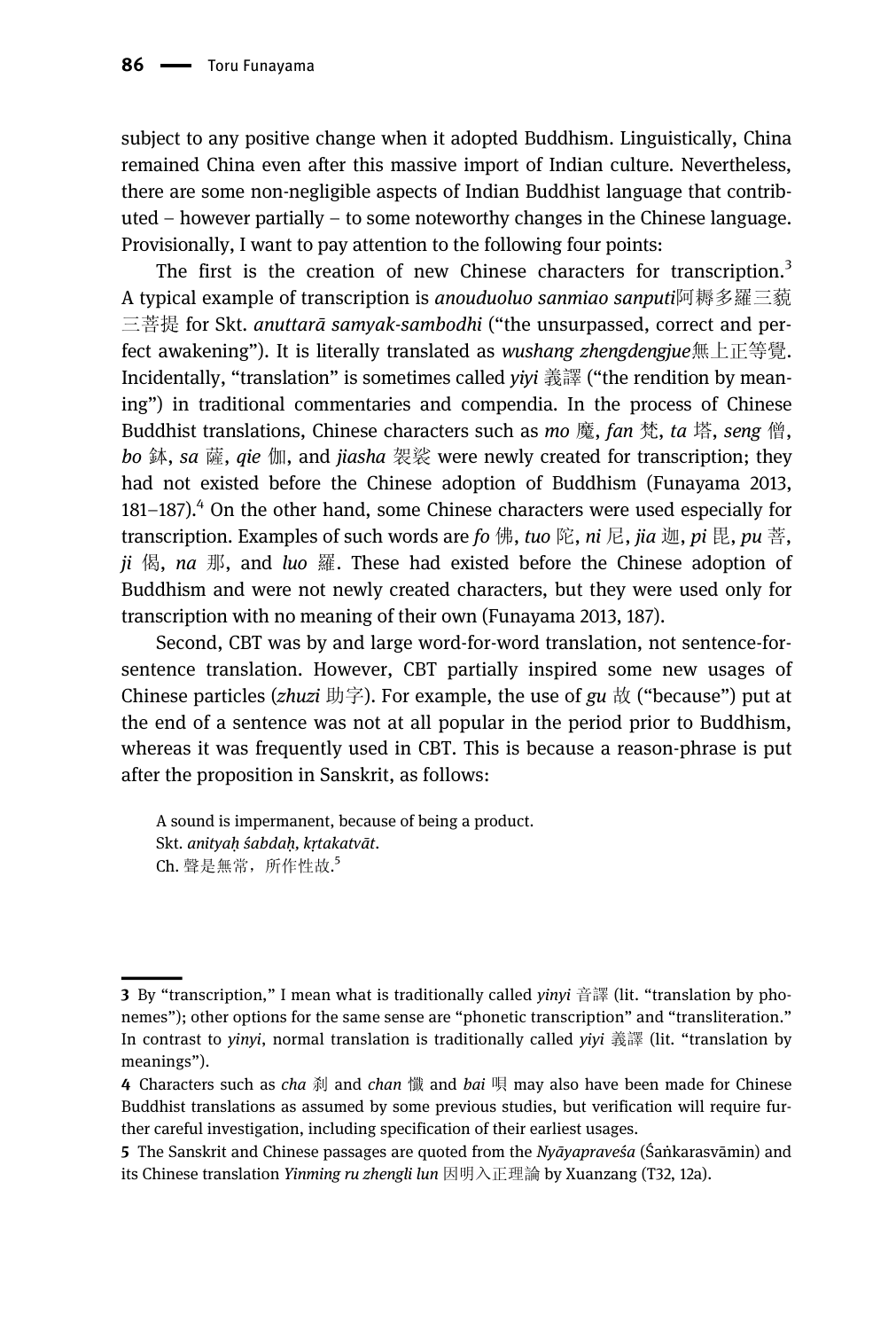This type of gu also gave rise to further peculiar phrases such as  $y_i \ldots gu \cup \ldots \cup y$ and wei  $\ldots$  gu 為 $\ldots$  that are often used in CBT to express reason or purpose.<sup>6</sup>

Third, quite a few texts of CBT feature repetition of four-character phrasing, which did exist even before the advent of Buddhism. However, as Yoshikawa Kōjirō ([1958] 1968) observed, the rather tedious phrasing of four, four, four, four was not as popular in indigenous, non-Buddhist texts.

Yet another impact of Buddhist translation on Chinese language was the production of new words to express Buddhist technical terms such as yuanqi 縁 起 (pratītyasamutpāda), shijie 世界 (lokadhātu), fannao 煩惱 (kleśa), and the above-mentioned *lunhui*輪迴 (samsāra), just to mention a few.

It is not necessary to enumerate all the varieties of Buddhist influence on Chinese language.<sup>7</sup> Here I just want to indicate a fact: once the above-stated characteristic elements of CBT were acknowledged by Chinese monks and literati, some of them started to adopt this style in their own writings. Just to mention one, a mechanical repetition of four-character phrasing is discernible in numerous parts of Huisi's 慧思 (515-77) text entitled the Gate of the Samādhi Wherein All Entities are Without Dispute (Zhu fa wuzheng sanmei famen諸法無諍 三昧法門 T no. 1923).<sup>8</sup>

Now, let's examine the significance of transcription and its relation to translation. This gets at the basic problem of identity and/or difference between the meaning of the original Indic term and the Chinese translation, especially when an Indic term does not have a precise Chinese equivalent bearing exactly the same meaning. In my view, this reveals one of essential characteristics of CBT.

I would like to highlight two contexts in which precise translation is remarkably difficult. The first is the case of highly developed technology such as the modern vocabulary of computers. In the case of modern Japanese, for instance, we use these words in the form of transcription in *katakana* and do not give any real Japanese translation of their meanings. In the case of CBT, this manifests as transcription using Chinese characters.

The other difficult case of untranslatability from one language to another is related to religious concepts. In this case too, one could use transcription if translation is not possible. But such transcription can be problematic if readers cannot understand the meaning behind the transcription. On the other hand, one could also render the original term using an indigenous term in the target

<sup>6</sup> The phrase yi ... gu  $\emptyset$ ...  $\mathcal{X}$  is used to show the reason with instrumental case or ablative case and wei ... gu  $\ddot{\triangle}$ ... it is used as a translation of either "because of ..." with ablative (occasionally instrumental) case or "for the purpose of ..." with dative case.

<sup>7</sup> For further points and examples, see Funayama (2013, 177–208).

<sup>8</sup> E.g., a passage (T46, 633a) indicated in Funayama (2013, 198).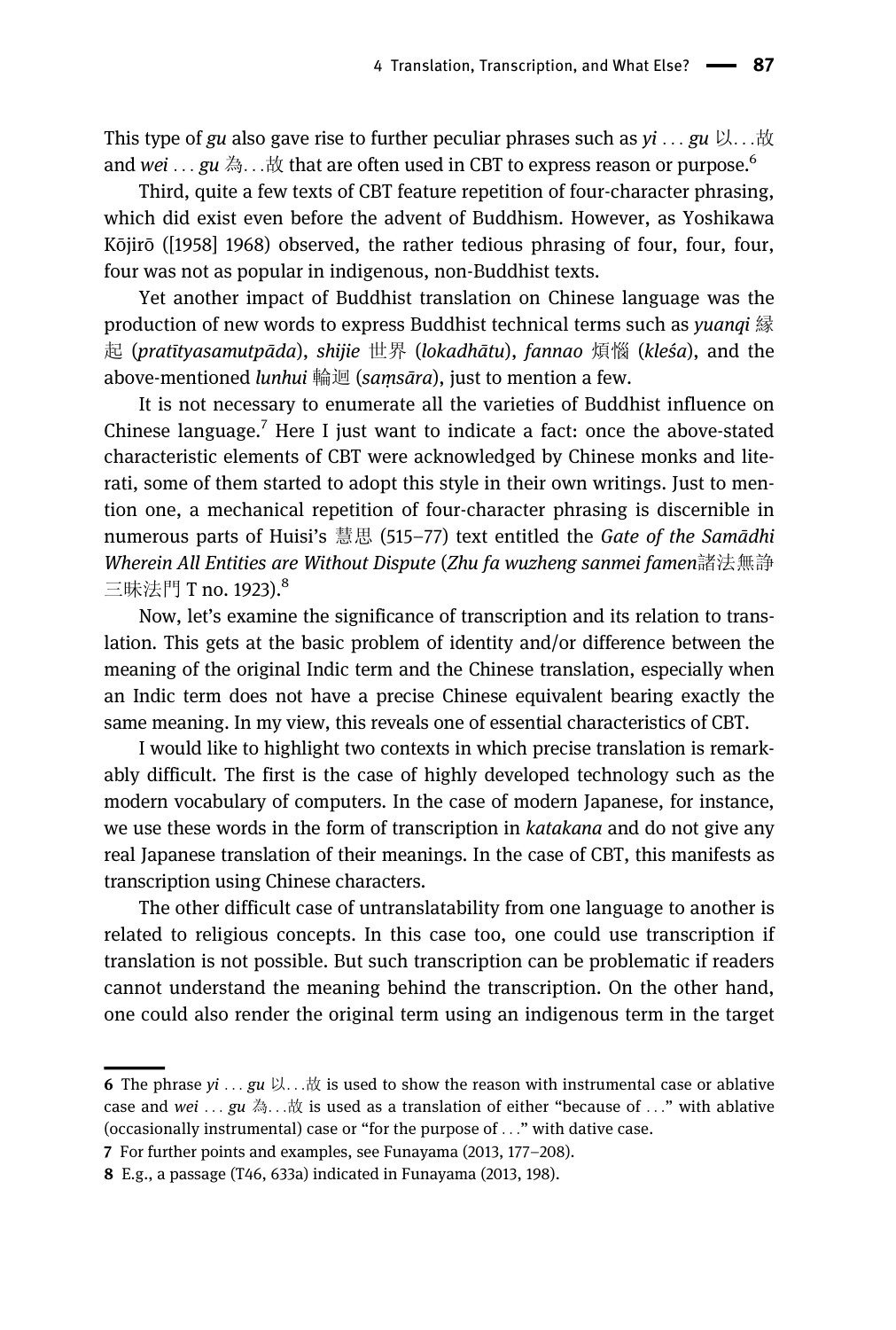language. Almost all cultures have their own religions, and religious words are so fundamental and deeply bound up with culture that it is extremely difficult to precisely translate a foreign religious term to one's own language without using a term of one's own religion.<sup>9</sup> Quite a few terms of religion in a source language cannot be translated without using indigenous terms of religion in the target language. For example, it is widely known that Matteo Ricci (1552–1610) translated Deus as *tianzhu* 天主 ("Heavenly Lord") in Chinese, explaining it as *shangdi* 上帝 ("Supreme Monarch"). In this case those who read the explanation of Deus by "Supreme Monarch" would be inevitably led to an association of god with a nuance of secular sovereign.

## 4.2 On "Translation by Matching Cultural Categories"

In this way the activity of producing CBT was not only important for individual translations themselves, but also reveals how Buddhists struggled with the problem of untranslatability which underlay the gulf between Indian and Chinese cultures and languages. When an Indic term was difficult to translate literally, Chinese Buddhist translators had recourse to giving either a transcription of the Indic term or a kind of paraphrase by using a Confucian or Daoist term that, despite serious difference in the literal sense, could partially work in a similar context. If the translation fully matches the original meaning, no problem arises. However, if a translation has any deviation from the original meaning in Sanskrit or Pāli, it entails the possibility of misunderstanding; an inadequate translation could misrepresent or distort the original sense. A transcription, on the other hand, was potentially incomprehensible, because it can convey no meaning through the sequence of Chinese characters, and readers with no knowledge of the source language could not understand the original meaning.

For example, Skt. nirvāṇa (or Pāli nibbāna) was transcribed as niepan 涅槃. Nihuan 泥洹 and nivue 泥曰 were also used in earlier times. Nihuan is used as early as the later Han dynasty, as found in Lokakṣema's [Zhi Loujiachen支婁迦讖] translation Daoxing bore jing 道行般若經 (Karashima 2010, 336–337). In this case, the Chinese characters of the transcription convey no meaning. Hence if

<sup>9</sup> As discussed in Funayama (2013, 209–210), Suzuki nicely describes a really intriguing account of serious problems Francisco Xavier (1506–1552) had in his propagation of belief in God in Japanese, especially his use of "*dainichi*  $\pm \mathbb{H}$ " (as a translation of God by matching cultural categories) and "deusu" (as a transcription of Deus).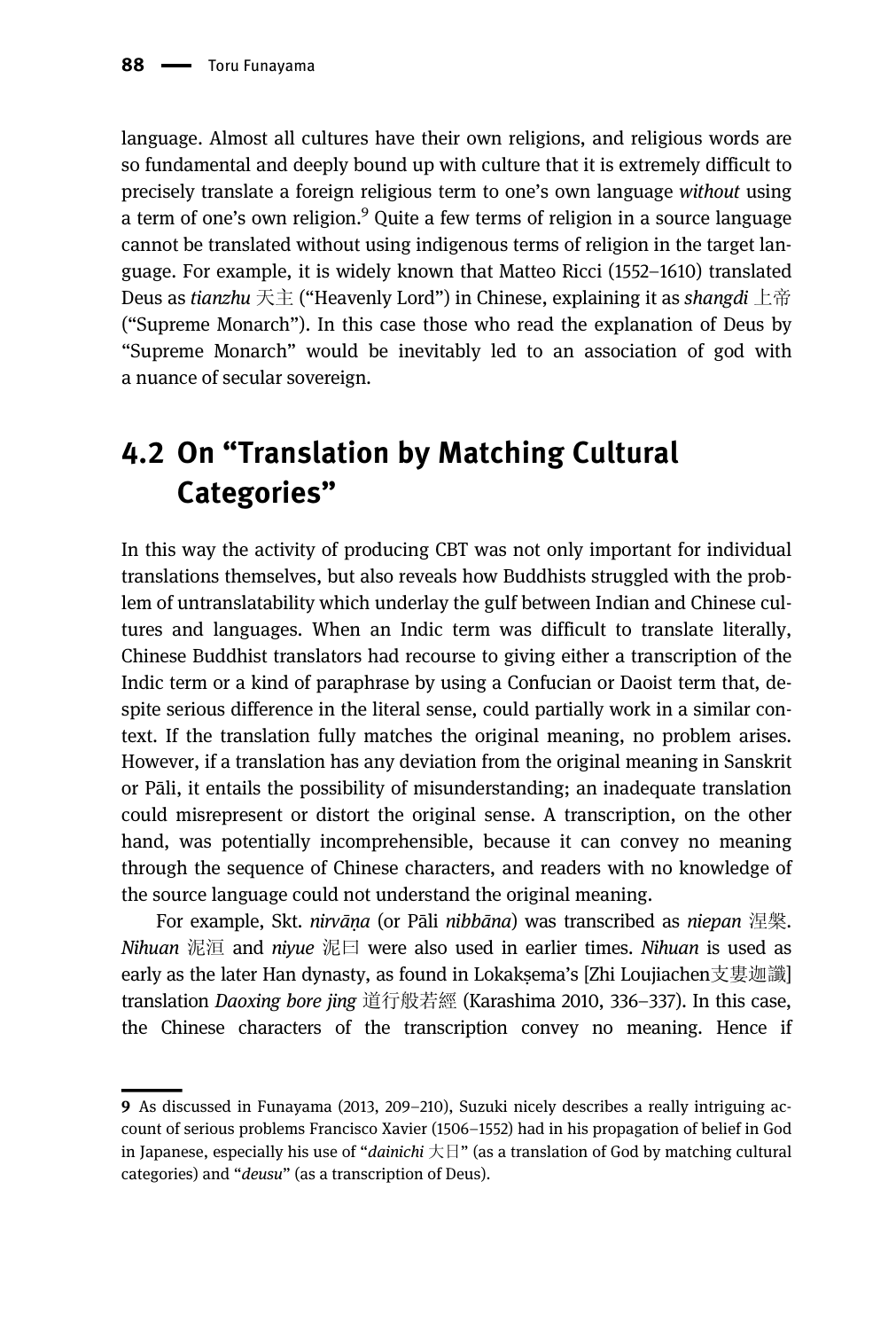a transcribed term such as niepan was totally new to Medieval Chinese readers, and had not yet passed into general usage, then readers simply could not understand the transcription. Understanding the meaning of niepan was possible only when readers knew Sanskrit or when they had become familiar with actual usages of niepan in Chinese.

Actually, this term was not always transcribed in the earliest stage of CBT. As is well known, the Daoist term *wuwei* 無為 ("non-action") was employed as a translation of *nirvāna* in the corpus of the earliest translator, An Shigao 安世高 in the Later Han. The *Da Anban shouvi jing* 大安般守意經 (Taisho no. 602) has an interesting passage which says:

An is purity. Ban is clarity. Shou is nothing. Yi is called action. [Putting all together, Anbanshouyi means the condition of] pure and clean non-action. (安為清, 般為淨, 守為 無,意名為,是清淨無為也. T15, 164a)

This appears in translation, but it cannot be a literal translation from an Indic language. It looks like an exegetical element interpolated in translation, though it is not at all clear whether this "interpolation" was made by An Shigao or someone else at a later period. Anyway this is an example of the use of a Daoist term wuwei in early CBT. It was only later that translations such as *miedu* 滅度 (lit. "passage into extinction") appeared in CBT. $^{10}$ 

Furthermore, Stefano Zacchetti (2002, 87) successfully identified wuwei which is used in another An Shigao translation, entitled *Yin chi ru jing* 陰持入經 (Taisho no. 603), with *nibbāna* in the *Petakopadesa* in Pāli. However, wuwei as a translation of *nirvāna* did not last long because it was too Daoistic and misleading as a Buddhist translation. \*Lokakṣema preferred the transcription nihuan in his translation of the *Perfect Wisdom Sutra* entitled the *Daoxing bore jing* 道行般 若經 (Karashima 2010, 336).

It is also widely known that the Daoxing bore jing and some other earlier translations of the *Perfect Wisdom Sutra* have the translation *benwu* 本無 for tathatā ("suchness"; e.g., Karashima 2010, 28-31), a term which later translations would render with *zhenru* 真如.<sup>11</sup>

I would like to tentatively call this type "translation by matching cultural categories."<sup>12</sup> By this special term, I mean the translation of an Indic term based on

**<sup>10</sup>** Xuanzang 玄奘, the most important translator, sometimes preferred yuanji 圓寂 ("complete tranquility") for parinirvāṇa.

<sup>11</sup> For a study of *zhenru* as a translation, see Kaginushi (1968).

<sup>12</sup> "Translation by matching cultural categories" is an English equivalent for what I tentatively call "bunka taiō gata yakugo" 文化対応型訳語 in Japanese. For this notion, see Funayama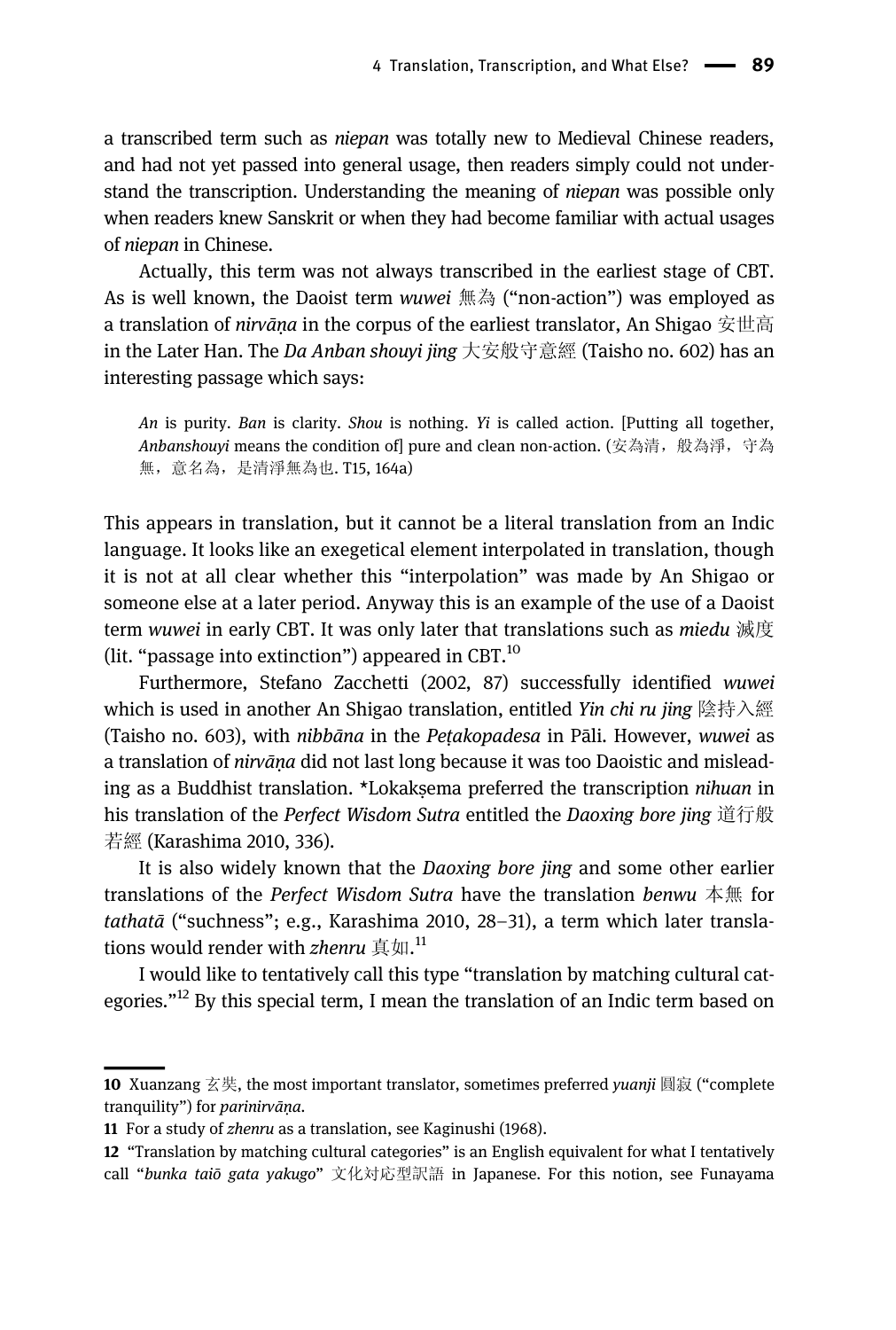a traditional Chinese concept that is similar to the original Indic term, yet not literally identical. It is not a literal translation of the original "meaning," but the indication of an equivalent concept that more or less works similarly in the Chinese cultural context. Thus wuwei is not a literal translation of nirvāna, but can convey the basic religious significance to some extent. Needless to say, such expedient translation may lead to serious misunderstanding of the term, especially for those who do not have any knowledge of the original Indic language.

In what follows, I will briefly introduce other five cases of "translation by matching cultural categories."

1. Dao  $\hat{\mathbb{I}}$  ("way") for Skt. bodhi ("awakening, enlightenment"). Expressions such as *daoshu* 道樹 for Skt. bodhi-vrksa or bodhi-druma ("bodhi-tree") under which the Śākyamuni became enlightened and *chengdao* 成道 for Skt. sambodhi/abhisambodhi ("perfect/supreme awakening") are examples of "translation by matching categories" because "dao" evidently comes from the Daoist notion, and does not mean a "path" (e.g., Skt. mārga) in these cases.

<sup>(2013, 214</sup>–215) (I owe the English translation of this Japanese to Dr. Michael Radich who kindly thought about some optional expressions for this Japanese word; however any problems with this notion either in English or in Japanese are my own responsibility). This type of translation is in a sense similar to so-called *gevi* 格義 (matching concepts), but it should be distinguished from geyi in that geyi has no direct relation to the work of translation. According to Mair (2010), the original notion of *gevi* had nothing to do with the process of translation. Gevi was a technique to interpret Chinese Buddhist texts using non-Buddhist categories from Daoism or Confucianism. It is a method to elucidate a term, not a method of translation. Nor should it be used in the periodization of Chinese Buddhism; as Kobayashi (1997) and Mair indicate, the use of the term "kakugi bukkyō" 格義佛教 (Matching Concepts Buddhism) to signify a period of Chinese Buddhism was a modern Japanese creation, and such a period never existed in history. Rather, those who actually applied *geyi* for the interpretation of Buddhist texts were quite limited in number. In the Biographies of Eminent Monks (Gaoseng zhuan 高僧傳), the actual description of *geyi* is found only in the biographies of Zhu Faya 竺法雅 (a contemporary of Dao'an 道安 [312–85]), Sengxian 僧先, and Huiyuan of Mt. Lu 廬山慧遠 (334–416). While we should not confuse the notion of geyi with the process of CBT, I still believe that we can pay special attention to this unique and heuristically convenient notion – which embodies one of essential characteristics of Chinese Buddhism  $-$  by intentionally extending the concept of *geyi* to a broader context. In this sense, I would like to propose the distinction between a real geyistyle of interpretation, which is the original sense of the term, and translation by matching cultural categories. In a sense we may be able to say that what I call "translation by matching cultural concepts" is a "geyi-like" (or "quasi-geyi") translation method, but not geyi itself in the strict sense. For example, wuwei as a translation of nirvāņa is a translation by matching cultural categories, but it should be distinguished from a geyi-style of interpretation.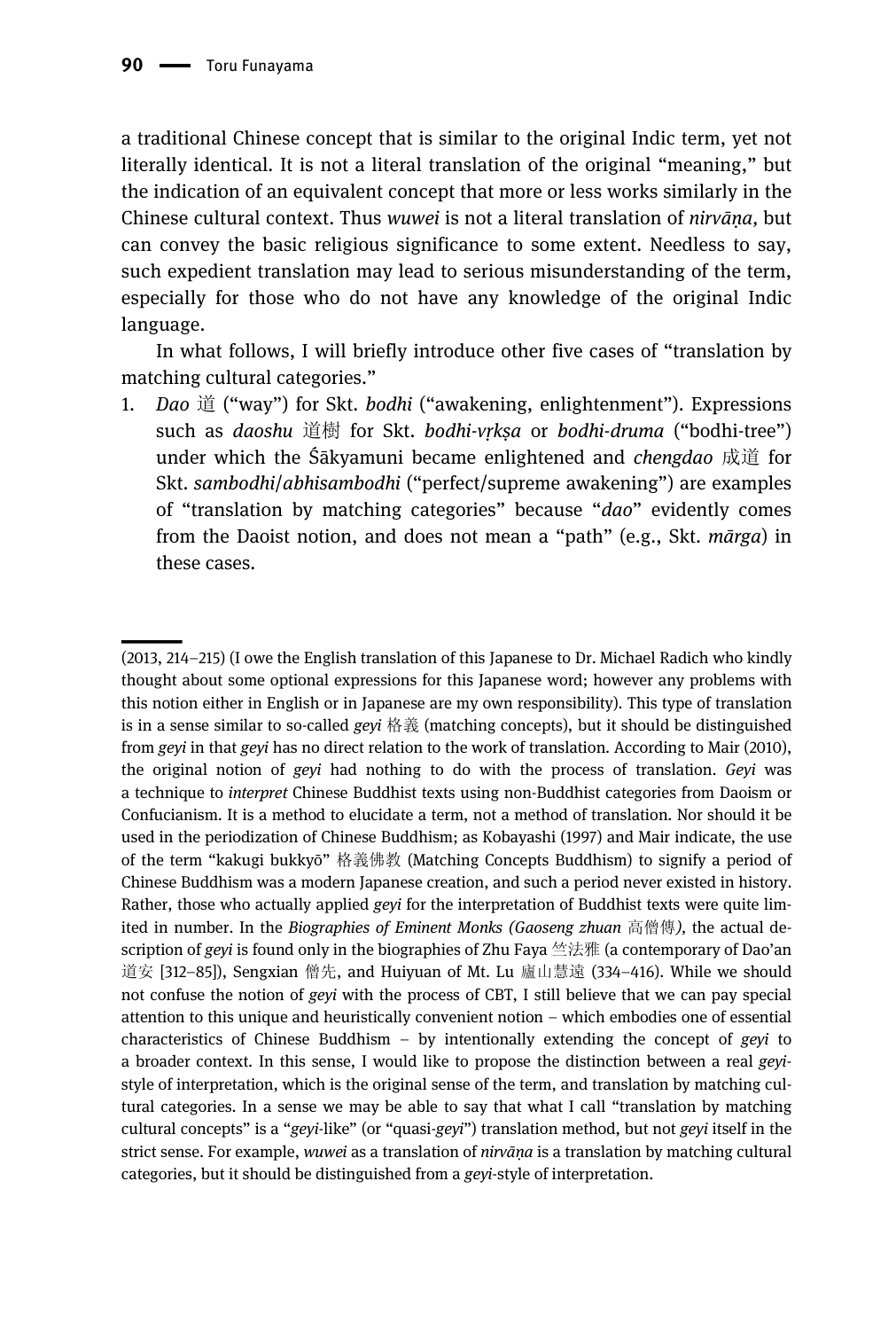- 2. *Jing*  $\mathcal{L}$  ("warp thread") for Skt. *sūtra* ("thread, yarn"). The original meanings of *jing* and *sūtra* are thus similar but not identical.<sup>13</sup> Especially in China, the word jing had a special meaning, hence the word jingdian 經典 to refer to Confucian classics. It is possible that Chinese Buddhist translators intentionally chose the word jing for sūtra in order authorize Buddha's words as comparable to the words of ancient sages in Confucianism. Incidentally, later scholar-monks such as Jingying Huiyuan 淨影慧遠 (523–92) and Zhiyi 智顗 (538–97) elucidate the meaning of *jing* by paraphrasing it into *chang* 常, implying that *sūtra* contains eternal truth.<sup>14</sup> This type of Chinese interpretation is divorced from the meaning of sūtra in Sanskrit.
- 3. Long 龍 ("Chinese dragon") for Skt.  $n\bar{a}g$  ("a snake or a serpent-like demon").<sup>15</sup> Interestingly *nāga* is nearly always translated as *long*, though the Chinese dragon is obviously not entirely the same as the nāga in India.<sup>16</sup> To the best of my knowledge, no example of she  $\dot{w}$  for naga has been attested. Most probably this is because the mythical and overwhelming power of nāga can best be expressed by long in Chinese, whereas she cannot convey such a nuance.
- 4. Ganlu  $\pm \bar{\mathbb{g}}$  ("sweet dew") for Skt. amrta (lit. "non-death," "immortal"). One of the earliest examples is found in  $*$ Lokaksema's translation *Daoxing bore jing* (Karashima 2010, 179). It was occasionally translated as *busi* 不死, but ganlu was much more popular throughout the history of CBT. Linguistically speaking, *ganlu* is not a translation of *amrta*, but merely an equivalent concept found in Chinese culture.<sup>17</sup> As already indicated in dictionaries and other reference works, the word ganlu had been used in Chinese indigenous texts such as the Laozi Chapter 32, signifying sweet dews that pervade the realm as a result of the virtue of a benevolent king.18 In the case of Tibetan, on the

<sup>13</sup> For the etymology of Skt. sūtra, see Mayrhofer (1963, 492) and Mayeda (1964, 227–266).

<sup>14</sup> Huiyuan's 慧遠 Commetary on the Nirvāṇa-sūtra (Daban niepan jing yi ji 大般涅槃經義記 T37, 614b). Zhiyi's智顗Commentary on the Lotus Sutra (Miaofa Lianhua jing xuan ji 妙法蓮華經 玄記 T33, 753a).

**<sup>15</sup>** For Skt.  $nāga$ , the word xiang 象 "elephant" is also occasionally used, because Skt.  $nāga$ implied the meaning of elephant.

<sup>16</sup> A Chinese dragon has claws on four legs, can fly in the air, and is large enough for human or a transcendent to ride on it and fly, while a naga does not have claws, does not fly, and is rather small in size.

<sup>17</sup> According to Wogihara ([1979] 1986, 994b), one of the original Sanskrit words of *ganlu* can be madhu-vindu (lit. "sweet drop[s]"; vindu for bindu), found in the Lalitavistara. But in my view, this usage occurs only rarely.

<sup>18</sup> Laozi Chapter 32: 道常無名。樸雖小,天下莫能臣也。侯王若能守之, 萬物將自賓。天地相 合,以降甘露,民莫之令而自均。"The Dao, considered as unchanging, has no name. Though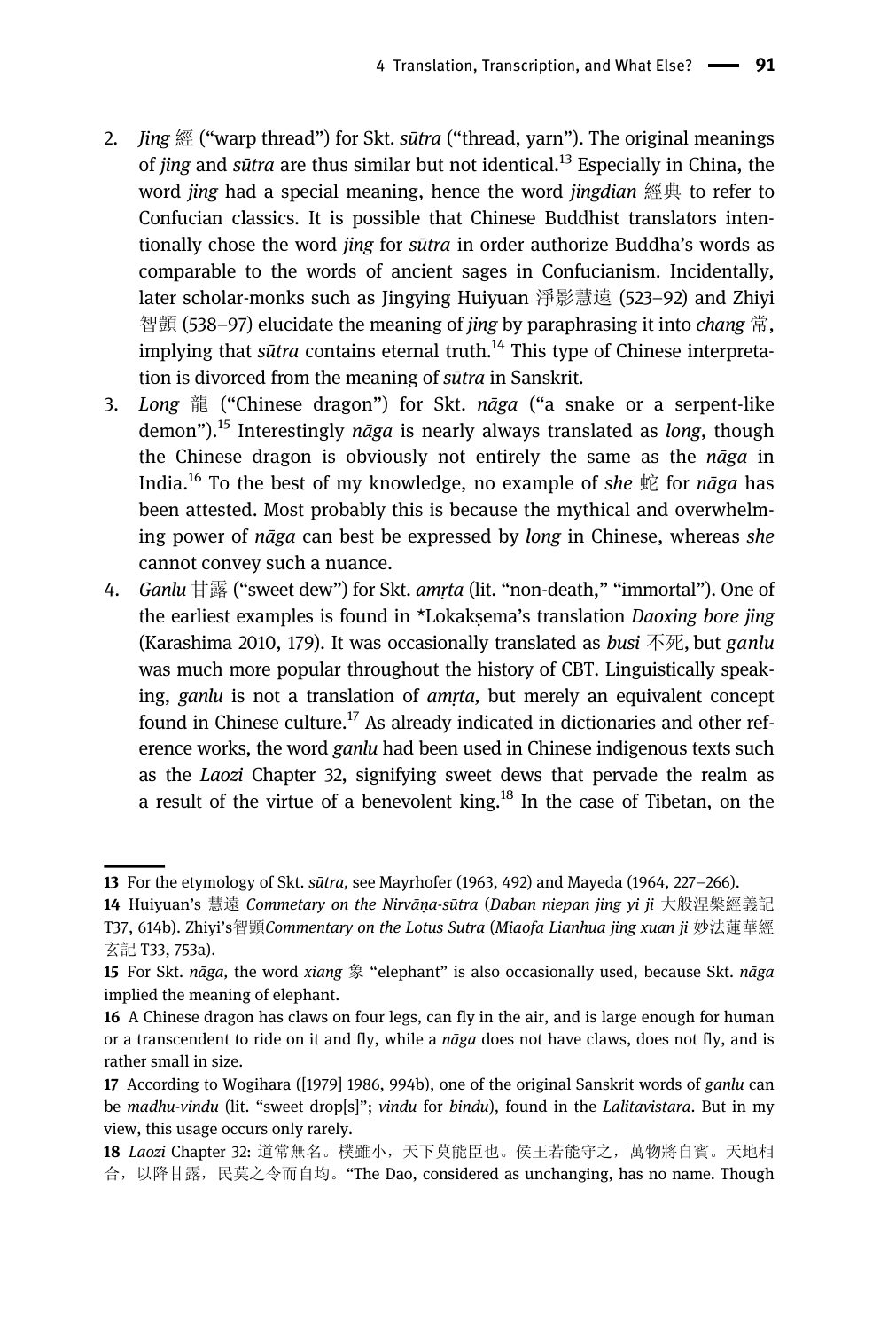other hand, the standard translation is bdud-rtsi which literally means the "drink of gods"; generally speaking, the idea of "sweet" (Ch. gan  $\pm$ ) is not found in Tibetan translation.

5. *Zhenren* 真人 ("a true person") for Skt. *arhat*. The standard transcription of arhat is aluohan 阿羅漢 or luohan. Although this transcription is used in the earliest period, earlier translators also made use of a translation zhenren for arhat. As a synonym of xianren  $\mathcal{H} \setminus \mathcal{H}$  "transcendent" or "immortal," zhenren is a well-known term to signify an ideal practitioner. I will discuss the significance of the notion of zhenren again in the next section.

The above-stated examples reveal that "translation by matching cultural categories" deeply influenced  $CBT<sup>19</sup>$  In other words, much of the basic vocabulary of Chinese Buddhism cannot be understood without attending closely to this type of translation. In these cases a term often takes on a doubled meaning, and accordingly a reader's understanding also swings between purely Indic and purely Chinese meanings. If a reader is familiar with the original Sanskrit word, he understands the Chinese translation such as daoshu merely as a translation of bodhi-tree, but if he has no knowledge of Sanskrit, he will understand the meaning more in the Daoist sense.

### 4.3 Skt. <sup>ā</sup>rya and Ch. sheng

Next, I would like to consider yet another fundamental term of religion: the notion of saintliness. The terms I will take up now are Skt.  $\bar{a}rya$ , Tib. 'phags pa, and Ch. sheng. Let me start my observations from the original meaning of Ch. sheng.

in its primordial simplicity it may be small, the whole world dares not deal with (one embodying) it as a minister. If a feudal prince or the king could guard and hold it, all would spontaneously submit themselves to him. Heaven and Earth (under its guidance) unite together and send down the sweet dew, which, without the directions of men, reaches equally everywhere as of its own accord" (tr. by James Legge in Chinese Text Project;<http://ctext.org/>).

<sup>19</sup> There are more examples of "translation by matching cultural categories"; e.g., Skt. *deva* "god, heaven" (often used in plural in Sanskrit) is usually translated by tian  $\pm$  "heaven" (usually used in singular in Chinese).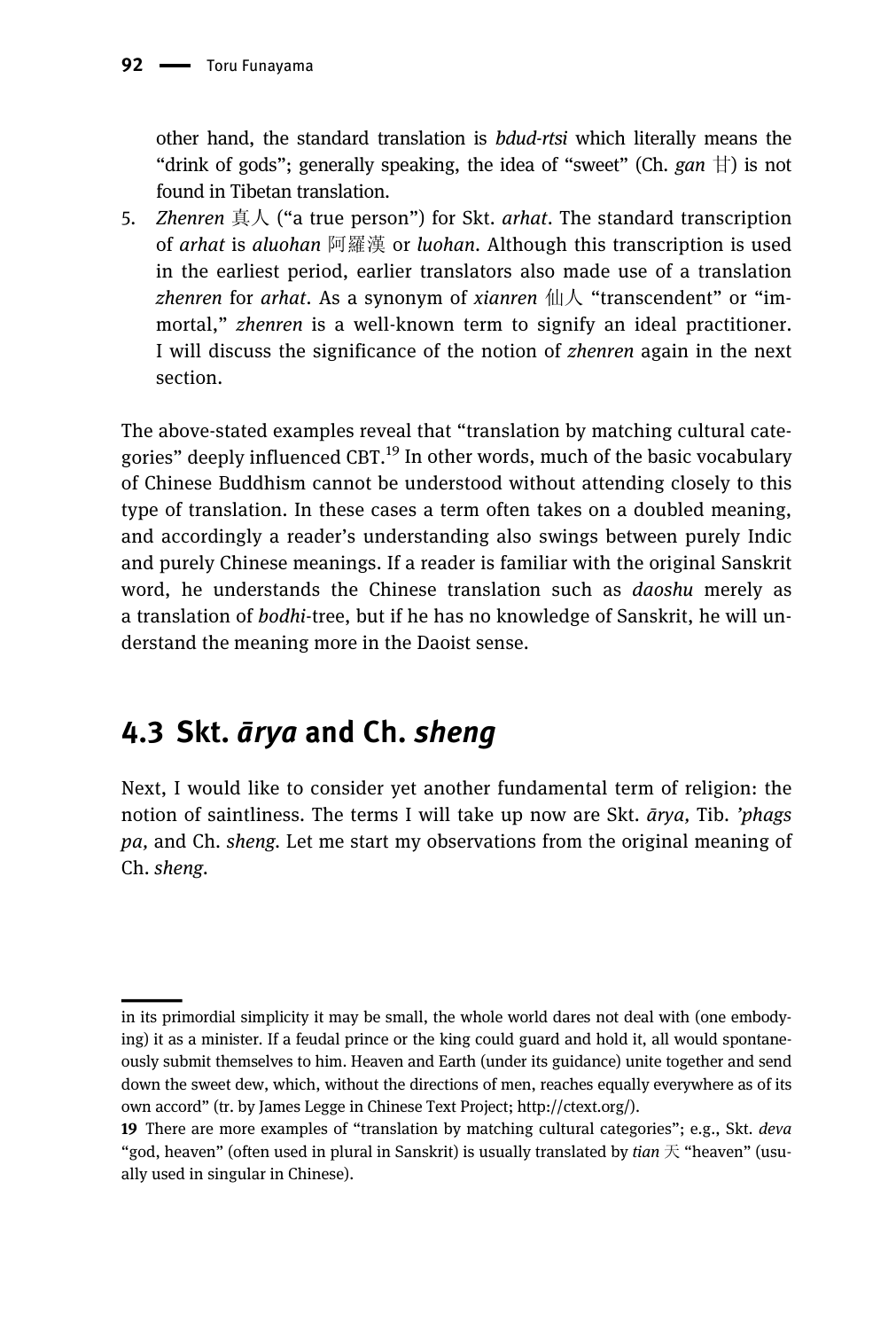The original meaning of sheng was rather simple: a wise or intelligent person who could have some connection with Heaven.<sup>20</sup> It was not used to refer to a supreme person such as a "sage." $^{21}$ 

However, the notion changed from around the middle of the fifth to the third centuries BCE, when Confucianism became predominant in Chinese thought. The word began to be used in a more limited way to signify a person who has perfectly embodied human morals, merits or virtues. Such an idea can be found in the *Analects* (*Lunyu* 論語), one of the most fundamental and influential scriptures of Confucianism.

Sage as the monarch of the world – Moreover in the same period, sheng was also applied to a perfect ruler or sovereign of the world who embodied the abovementioned human virtues. And this view led to the general image of the shengren 聖人 ("sage") in later times. Normally Confucian tradition admits only eight persons as sages through the age of Kongzi (active ca. 551–ca. 479 BCE): 1 Yao di 堯 帝 – 2 Shun di 舜帝 – 3 Yu wang 禹王 – 4 Tang wang 湯王 – 5 Wen wang 文王 – 6 Wu wang 武王 – 7周公旦 Zhougong Dan (Duke Dan of Zhou) – 8 Confucius (Kongzi 孔子).

Building on this assumption, though not directly related to Confucianism, all emperors were also called shengren or shengdi 聖帝 ("sage-emperor") because they were monarchs of Chinese Empire. One of the earliest examples of such usage is found in the *Book of the Later Han* (*Hou hanshu* 後漢書), in particular in

<sup>20</sup> More concretely, the meaning of sheng in an earlier period, if not the earliest, is found in the Shuowen 説文, a well-known etymological dictionary composed by Xushen 許慎 in 100 CE. It defines the word sheng as a synonym of tong 通 "to penetrate," "to pass through." And according to previous studies, especially an article by Rodney Taylor (1988, 219), the Shuowen suggests that sheng is a person who "give passage to" the ways of Heaven – that is, manifests the ways of Heaven through his own person for the benefit of man. Further, it is also noteworthy that the character is composed of the radical or signific  $er \nightharpoonup +$  the character for ear – and the phonetic cheng  $\pm$  glossed by Karlgren as "to manifest" and by extension "to reveal" or "to disclose." With the role of the signific  $er - ear -$ , the character sheng has the sense of "one who hears." That is, the sage hears the ways of Heaven, suggesting his penetration and understanding. We also have to deal with the phonetic of the character *cheng*, which means to manifest. In this sense, a sage not only hears the ways of Heaven but manifests, reveals, or discloses them to man. Another similar etymology is also possible. According to Jito compiled by Shirakawa Shizuka (1994, 499), the word sheng is divided into three elements: er "ear," cheng "to manifest," and kou "mouth." Shirakawa criticizes the view of the Shuowen on the grounds of the phonetic dissimilarity between cheng and sheng. According to him, mouth used here symbolizes a vessel or place in which prayers to gods or Heaven are kept. In any case, these features of sheng reveal that a sage is a wise man who can have contact with Heaven. 21 A clear study of the history of the term sheng is given in Gu (1979, 80).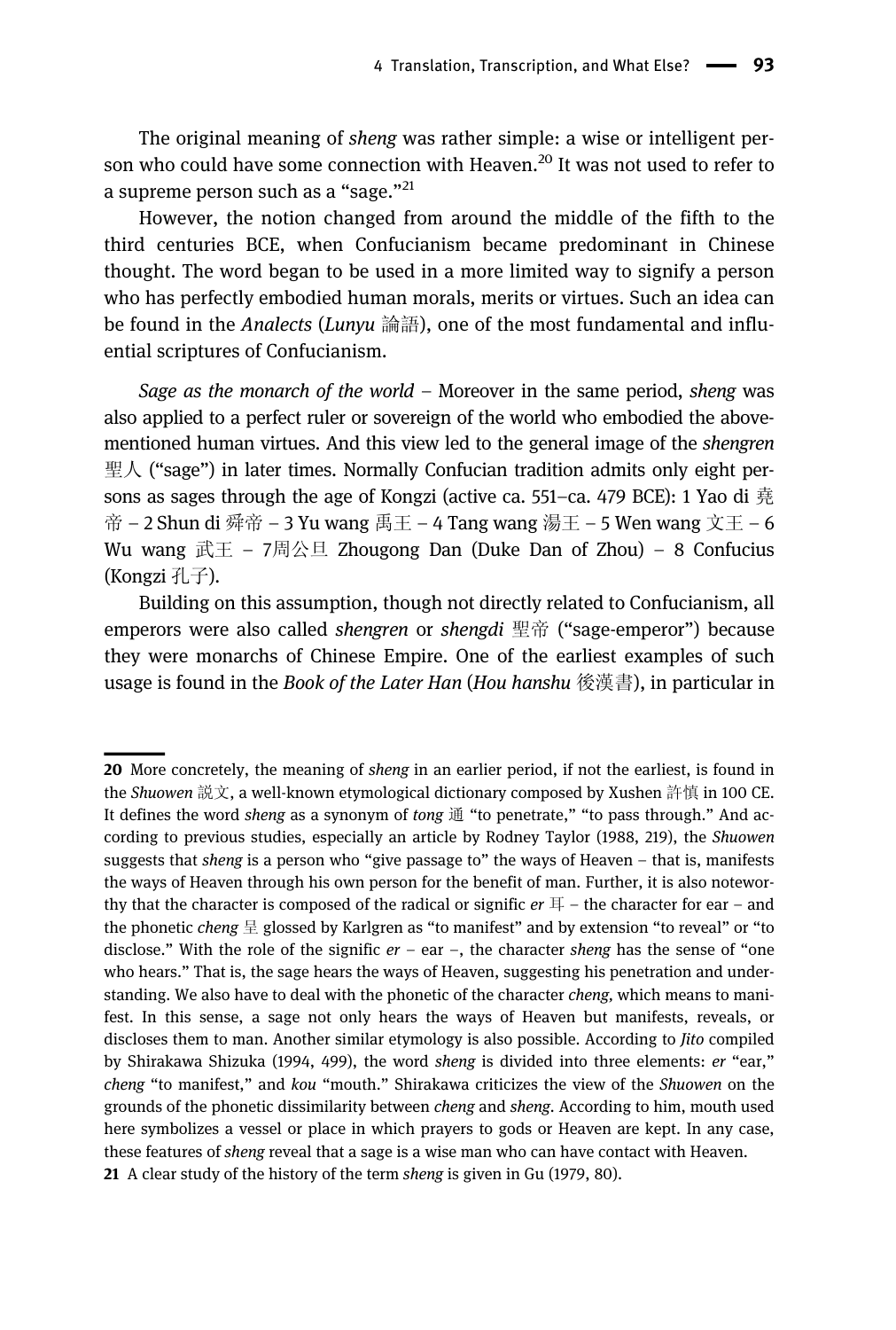the royal order issued in 31 CE in which the Emperor Guangwu 光武 prohibited the minister's usage of sheng toward the emperor (Yoshikawa Tadao 1990).

Sage as the inventor of Chinese civilization  $-$  Sheng had yet another meaning in Confucian classics: it was used to signify one who establishes Chinese civilization – in other words, "the inventor of civilization." Such a usage is found in the Book of Rites (Liji 禮記), especially in its chapter "Record of Music" (Yueji 樂記). There is a famous passage which says "one who makes [civilization] is called sheng 'the sage,' and one who correctly expresses it is called ming 明 'the intelligent.'" Here, the expression "one who makes [civilization]" means sages of antiquity who established various social systems and their own culture and arts. In this way Confucians employed the special terms "the sage as the monarch of the world" and "the sage as the inventor of civilization."

On the other hand, in the Laozi  $\overline{z}$ , one of the most fundamental books of the Daoist tradition, we can find two different meanings of sheng. One is the normal usage of shengren ("sage") in the good, positive sense just as used in Confucianism, signifying an ideal human being (Chapter 2). The other usage of sheng as "sainthood" or "intelligence" is unique to Daoism. Laozi rejects the notion of sheng in the sense of Confucian intelligence and says, "Give up sageness, renounce wisdom, and it will be a hundred times better for everyone" (Chapter 19). Here it is evident that the notion of sheng ("sage") is employed in a negative sense.

Next, in the *Zhuangzi*  $#f$ , another fundamental text of Daoism, the key terms which signify an ideal being are *zhenren*  $\overline{a} \wedge$  ("a true person"), *shenren* 神人 ("a divine person"), and xianren 仙人 ("a transcendent" or "an immortal"). The word zhenren is unique. It is remarkable that the Chinese word zhen itself is never employed in Confucian classics, while it is used in the *Zhuangzi* many times.<sup>22</sup> This reveals that zhenren is a fundamentally Daoist notion which should be clearly distinguished from the Confucian sense of sheng ("sage").

On this line of development, an interesting expression was established later by Ge Hong 葛洪 (283–343 or 284–363) of the Jin dynasty: shengren as the one who has attained the Way. Ge Hong was well-known as the author of the Shenxian zhuan 神仙傳 ("Biographies of Divine Transcendents") and the Baopuzi 抱朴子 ("the Master Who Embraces Simplicity"). In a section of the latter work, Ge Hong made a clear contrast between the "sage as the one who has attained

<sup>22</sup> The significance of the fact that " $zhen$ " is never used in Confucian classics was first noticed by the seventeenth-century Chinese scholar Gu Yanwu 顧炎武 (1613–1682) in his Rizhi lu 日知 録 "Record of Daily Knowledge." See Yoshikawa Tadao (1990, 178).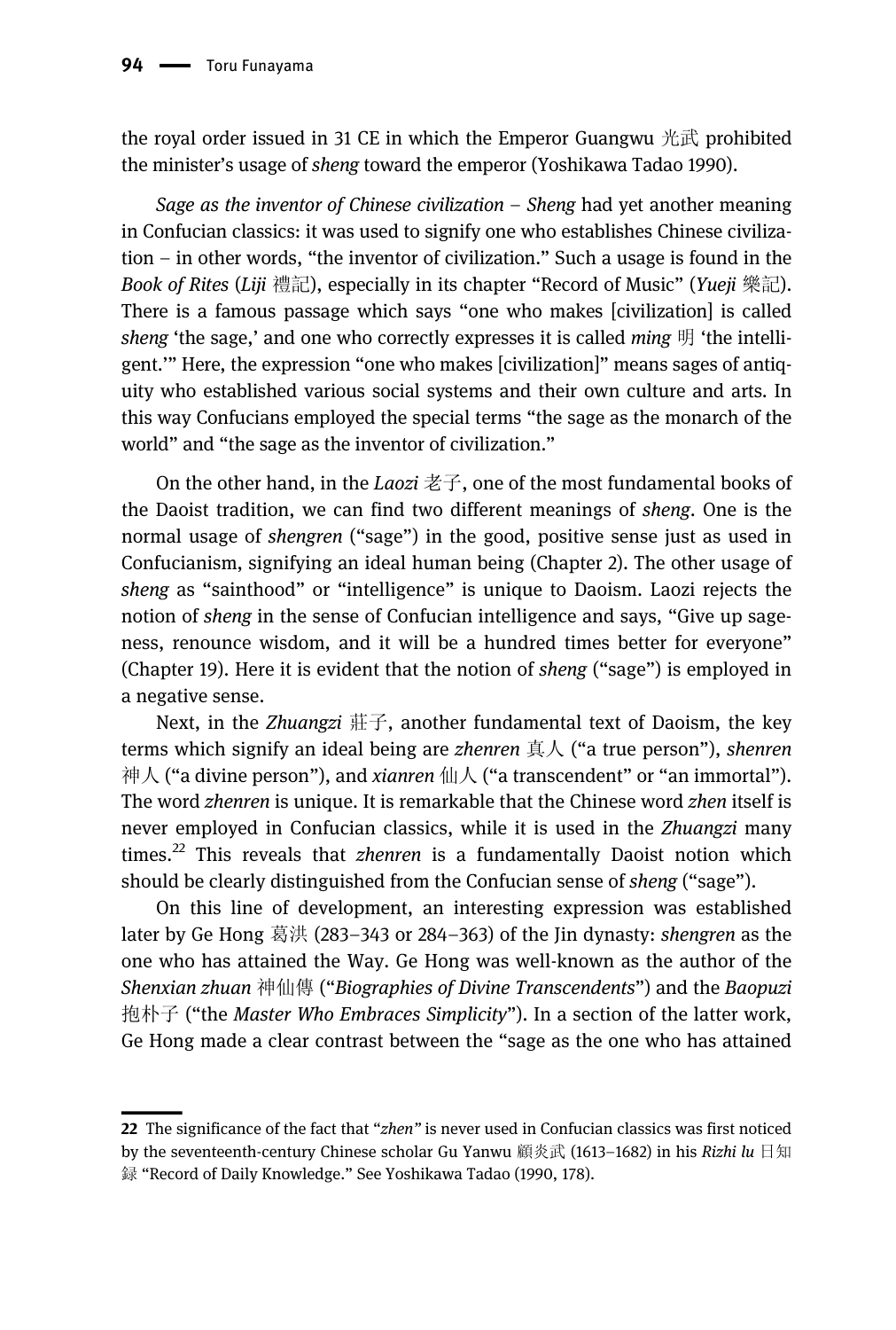the Way" and "the sage as the monarch." The latter is obviously a Confucian concept. He states as follows:

Those who are called sages (shengren) by people in this world are the sages as monarchs (zhishi zhi shengren治世之聖人), and not the sages who have attained the Way (dedao zhi shengren 得道之聖人). The sages who attained the Way are represented by the Yellow Emperor and Laozi. The sages as monarchs, on the other hand, are represented by the Duke of Zhou and Confucius.

This view became the standard for the distinction between Confucian and Daoist ideas: Confucians honored those who established the past and the present societies along with the lineage of monarchs, whereas Daoists praised people who had realized truth and "attained the Way." Furthermore, as I explained above, Confucians enumerated only eight sages, which implies that after Confucius no sage had yet appeared again in the world, whereas Ge Hong in his Biographies of Divine Transcendents states as follows:

In ancient times, there were a large number of those who became immortals, and one cannot exhaustively discuss them, but since the rise of the Han dynasty, the number of those who became immortal is forty-five, or, including me, (forty-)six.

Here we confirm that the numbers of "sages" and its Daoist equivalent "transcendents" are quite different. The Confucian tradition does not admit the simultaneous existence of two sages, but Daoists possibly do.

Now let's examine the meaning of sheng in Buddhism. When Buddhism came to China around the beginning of the first century or even earlier, CBT started to employ sheng as a translation of Skt.  $\bar{a}r\gamma a$ , by extending the notion to a broader sense.<sup>23</sup> Skt.  $\bar{a}rya$  is often translated as "noble one" in English.<sup>24</sup> We have to understand that Ch. sheng is not a literal translation of Skt.  $\bar{a}\gamma a$  "noble one"; the former is merely a Chinese equivalent of the latter in a new cultural context.

It is possible to translate sheng into English "sage" in the case of Buddhism, too. However, I don't think that the word "sage" is entirely sufficient as a translation of sheng in the Buddhist context. The English word "sage" means

<sup>23</sup> It is not yet clear at this juncture, however, which translator first began to use *sheng* as a definitive translation of ārya. According to Enomoto (2009, 352), An Shigao's translation for  $\bar{a}$ ryasatya (which is normally translated as shengdi 聖諦 lit. "noble-truth") was zhendi 眞諦and xianzhedi 賢者諦 in his translation entitled Sidi jing 四諦經; and likewise according to Karashima (2010, 531), another Han translator Lokakṣema also uses xianzhe 賢者 for ārya and does not use sheng in his translation *Daoxing jing*.

<sup>24</sup> For the notion of  $\bar{a}\gamma a$  as well as its English translation(s), see Harvey (2009). For the same notion and its Chinese and Tibetan translations, see Enomoto (2009).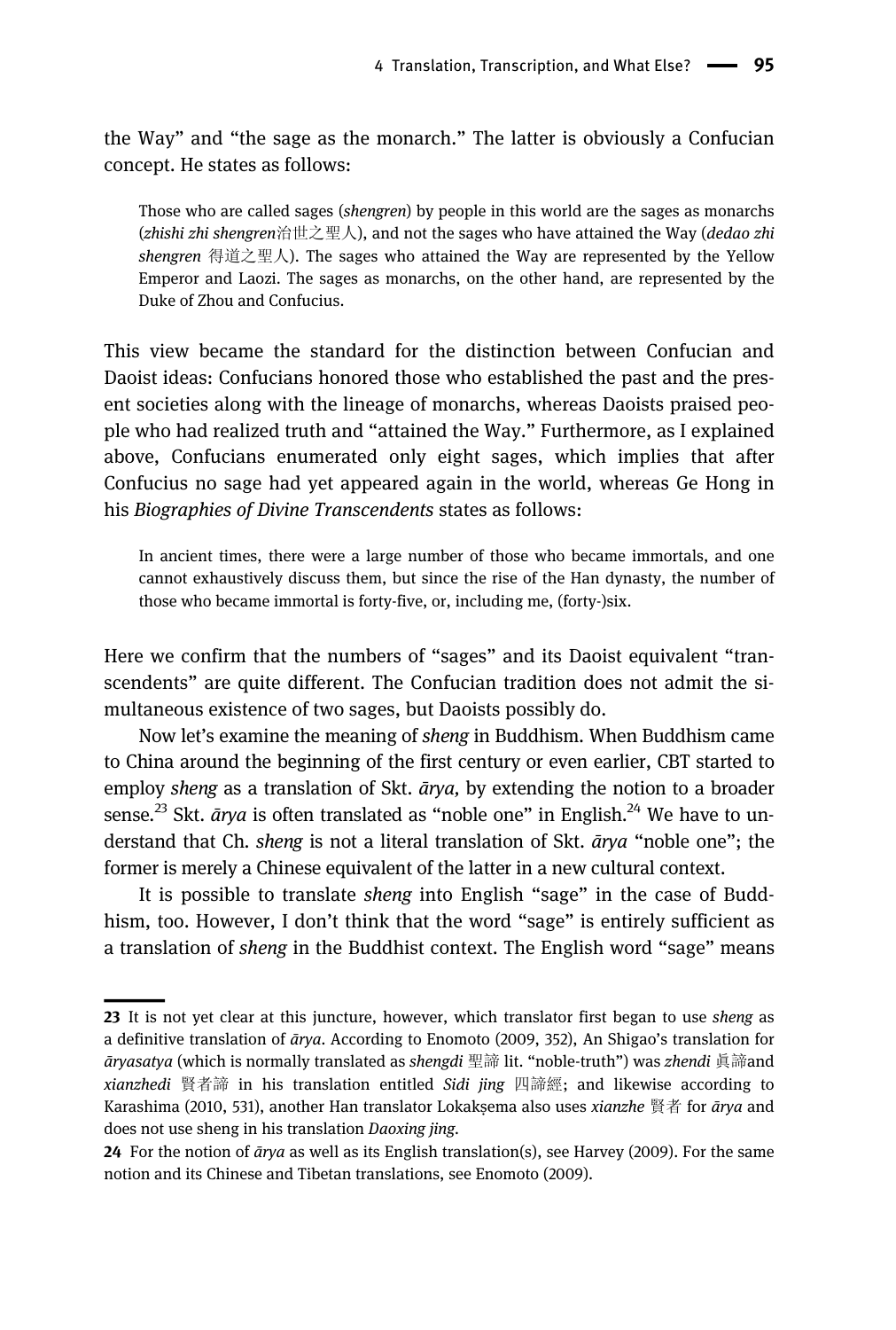a wise person, which goes perfectly well with the original meaning of sheng in Confucianism. However *sheng/ārya* in Buddhist texts means not only an intellectual person but also a person who has attained lofty states of mind such as enlightenment as a result of religious practice. This aspect of sheng/ $\bar{a}r$  in Buddhist texts can be best expressed by "holy one" or "a saint" in my view.

Buddhism generally assumes a distinction between Skt. *prthagjana* (or Ch. fanfu  $\mathcal{R}$   $\ddot{\uparrow}$  "the ordinary being") and  $\bar{a}r\gamma a$  (or sheng). The latter,  $\bar{a}r\gamma a$ , signifies a human or divine being who excels in virtue and religious experience. In the case of Śrāvaka Buddhism (Voice-hearers Buddhism, or "mainstream" Buddhism),  $\bar{a}rya/sheng$  refers to a "stream-enterer," "once-returner," "nonreturner" or "arhat." In Mahayana, ārya/sheng usually means a bodhisattva of the first stage (Skt. prathamā bhūmiḥ, Ch. chudi 初地) or higher.<sup>25</sup> When such theories of practice and religious attainments are taken into consideration, the English expression "noble one" does not perfectly match the Buddhist meaning. Rather, the religious sense of ārya in Buddhism is much closer to words such as "holy," "holy one" or "saint" in Western terminology. The use of "saint" in the Indian and Tibetan Buddhist contexts are found in studies such as Obermiller (1932, e.g., 130–1, 140–2) and Ray (1994).<sup>26</sup>

Another reason for my preference of "holy one/saint" for Ch. sheng is the Buddhist usage of the term and its relationship with later Christian usages in China. It goes without saying that sheng means "holy" or "sacred" in modern Chinese, especially in the case of Christian terms. When we trace it back to earlier period, we notice that Mattero Ricci uses shengshen 聖神 for saints such as Francis of Assisi in the *Tianzhu shiyi* 天主實義.<sup>27</sup> Further, when we shift our viewpoint back to Nestorian Christianity in the Tang dynasty, scholars have noticed the following two points: First, Nestorian texts contain many loan words from Chinese Buddhism such as shizun 世尊, dashi 大師, and dasheng 大聖. And second, modern scholars use the translations "saint" and "holy" for the Nestorian usage of sheng. For example, Tang (2009, 119) translates *zhisheng*  $\mathfrak{F}\mathfrak{Y}$  as "the Holiest." Moreover, noting that *qingjing* 清淨 and *sheng* are two terms to signify "holy" in Nestorian texts in the Tang dynasty, the same author (Tang 2009, 126) states as follows:

<sup>25</sup> For the definition and the position of  $\bar{a}rya/sheng$  in the system of Buddhist practice, see Funayama (2005, 377–9).

<sup>26</sup> However, I don't agree with Ray's assumption that "saints" can be used for any bodhisattvas in Mahayana and for only "arhat" (and not for "stream-enterer," "once-returner," and "non-returner") in Śrāvaka Buddhism. See Funayama (2005, 406, n. 9).

<sup>27</sup> For shengshen, see Shibata (2004, 227, n. 64); see also Shibata (2004, 306, n. 2) for another usage of sheng (shengdian 聖殿) in the Tianzhushiyi.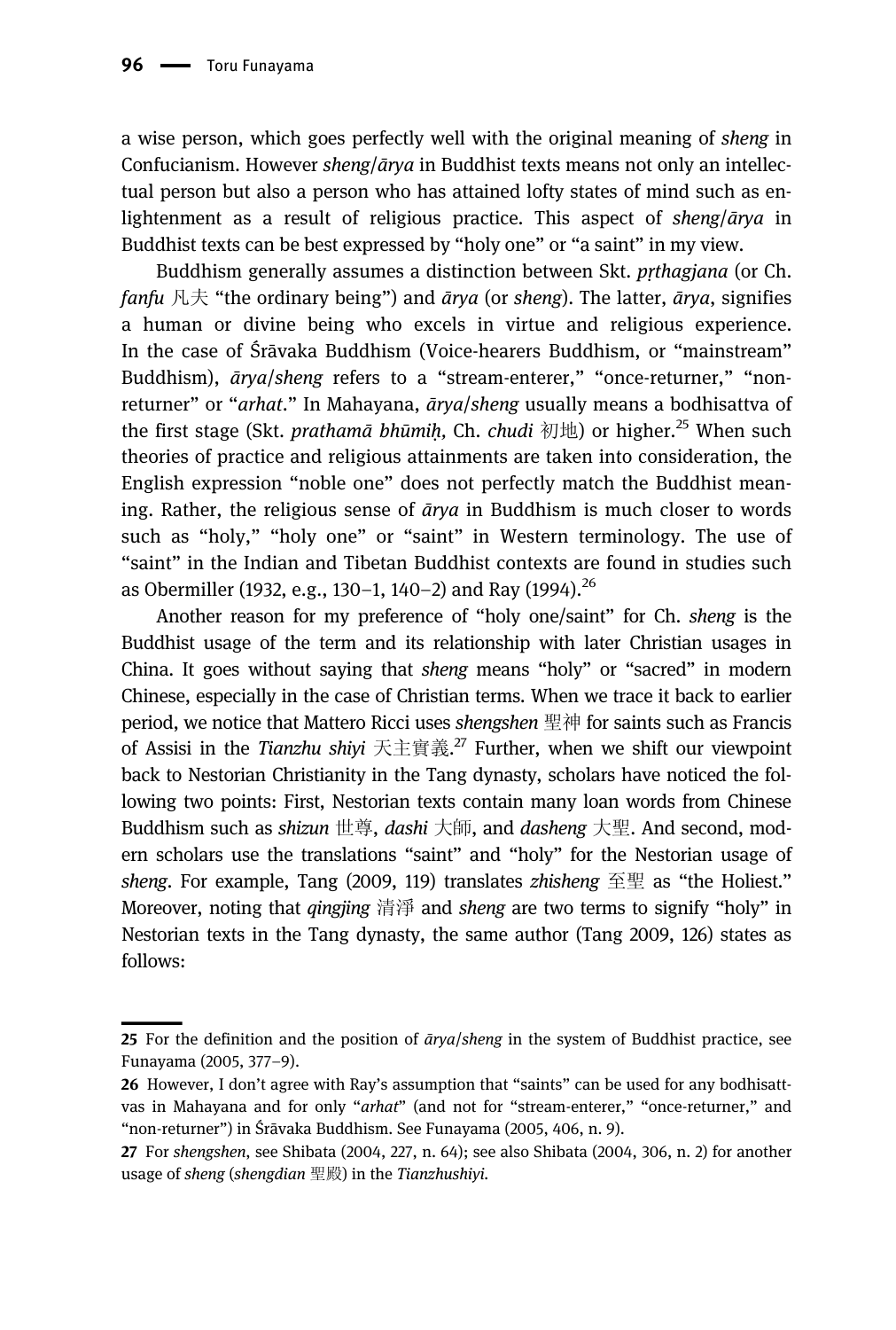The word "Holy" is translated as "Qing Jing" 清淨 in the Luoyang Inscription. It means "peaceful, still, quiet and undisturbed." We also find that in both the "Nestorian Inscription of Xi'anfu" and the Dunhuang manuscript "Zunjing," the word for the Holy Spirit is "Jing Feng 淨風," the pure wind. (...) The word "sheng 聖" is another option to render the word "holy." For instance, in the same Zunjing text, the Messiah is called "sheng zi 聖子" (Holy Son). "Sheng" is widely used in modern Chinese for "holy." [Note : omission (...) by FT.]

Moreover, in the case of one of the most important Nestorian texts, entitled A Hymn of the Brilliant Teaching to the Three Majesties for Obtaining Salvation (Jingjiao sanwei mengdu zan 景教三威蒙度讚), which is the Chinese version of the Gloria in Excelsis Deo (Tang 2009, 126), the second and the third paragraphs run as follows (Lin 2003, 125 = Lin 2011, 226–227):

一切善衆至誠礼、一切慧性稱讚歌、一切含真盡歸仰、蒙聖慈光救離魔。 難尋無及正真常、慈父明子淨風王、於諸帝中為師帝、於諸世尊為法皇。

Here we notice the terms sheng 聖 in the second paragraph and shizun 世尊 and *fahuang* 法皇 in the third. A. C. Moule's English translation of these passages goes as follows:

All the congregation of the good worship with complete sincerity; All enlightened natures praise and sing; All who have souls trust and look up to the utmost; Receiving holy merciful light to save from the devil. Hard to find, impossible to reach, upright, true, eternal, Merciful Father, shining Son, holy Spirit, King, Among all rulers you are Master Ruler, Among all the world-honoured you are spiritual Monarch.

(Moule 1930, 53. Emphasis by FT)

Regarding the text in question, Chen (2006, 100; 2009, 203–4) points out that the above-stated usage of sheng is certainly based on Buddhist terminology. Further, Forte (1996, 386 and 388) also applies the word "saint" to sheng in both Nestorian and Buddhist texts in the Tang.

I think that the above-mentioned wordings in Nestorian texts and studies thereon undoubtedly reveal that the word sheng should be translated as "a saint" or "holy one" in the Nestorian context, and that such a usage of the word is based on contemporary Buddhist terminology in the Tang. Here I want to emphasize the fact that sheng does not mean "holy one" or "saint" in the Confucian context, but it does in the Nestorian and later Christian contexts. It is hard to explain the usage of sheng in Chinese Christianity directly from the orthodox Confucian idea of the term. It is the notion of sheng in Buddhism that fills in the gap between Confucianism and Christianity. In other words, Buddhist usage of sheng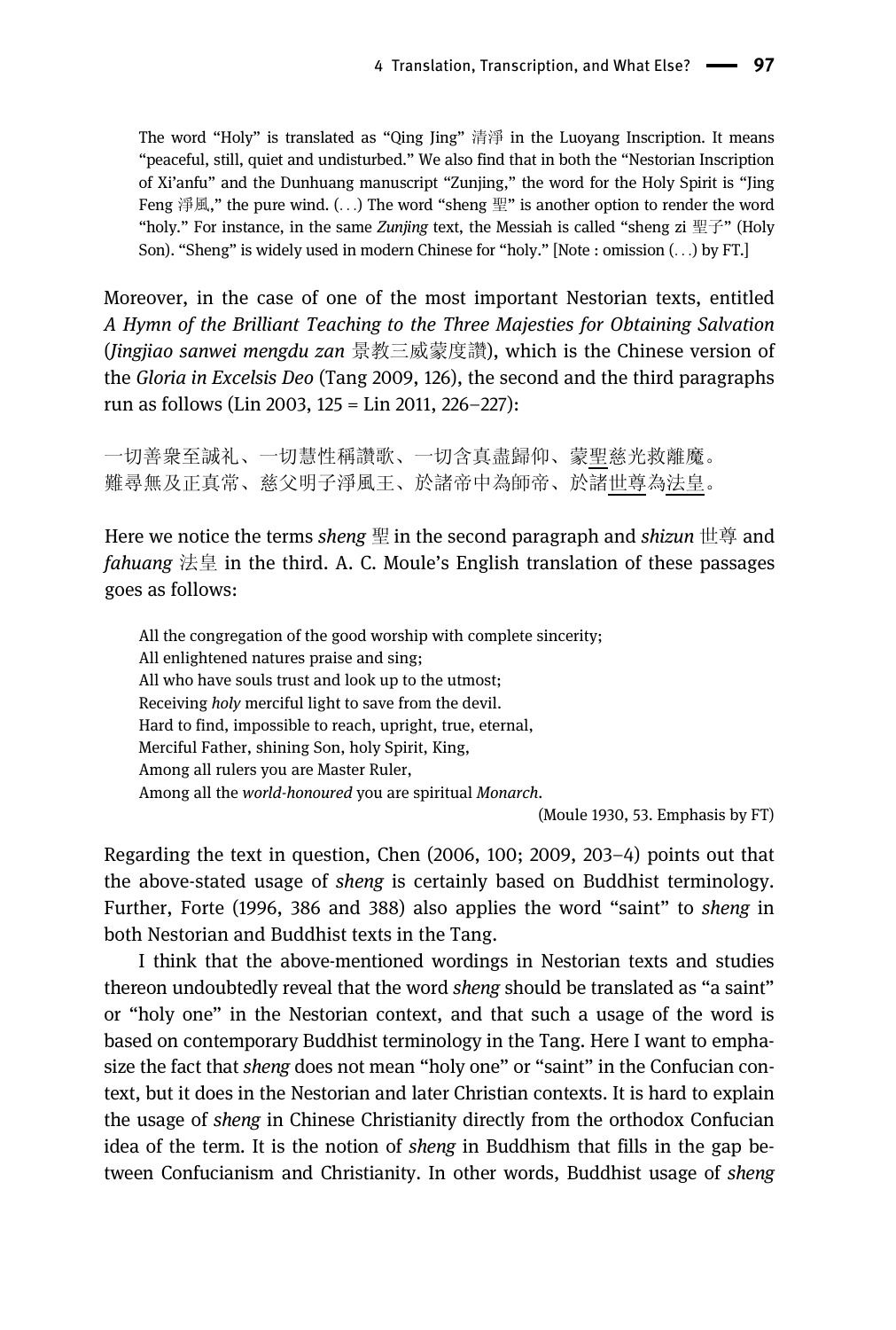has double aspects: *sheng* as sage (basic sense) and *sheng* as saint (new sense), and the latter aspect made it possible to use the term in the Christian context too.

### 4.4 Conclusions

In this paper, in order to understand some essential features of CBT, I explored the technique of "translation by matching cultural categories" as a special type of translation which is neither transcription nor translation (translation by meaning) in the strict sense, and I briefly examined some fundamental religious terms such as wuwei–nirvāṇa, dao–bodhi, jing–sūtra, long–nāga, and ganlu–amṛta. Finally, I examined in detail the notion of sheng as well as its Sanskrit counterpart ārya. This type of translation had two consequences: It made it possible for medieval Chinese people to more easily understand difficult notions of Indian Buddhism, but it also posed the danger of misunderstanding the original notion. I would like to claim that some, if not all, of the most fundamental ideas in the religion of the source language could only be translated by using equivalent expressions in the target language. Otherwise it remains untranslatable in the form of transcription. Some early translations, such as An Shigao's use of wuwei for nirvāņa, were eventually abolished, and other translators started to use either transcriptions such as niepan or new translations such as miedu.

Finally, if we assume this kind of untranslatability without having recourse to "translation by matching cultural categories," we can take another step to show that the same phenomenon is true of modern translations. I mean that roughly the same paraphrasing process actually takes place in English translation. For example, we cannot translate a Buddhist text without using Christian or Greco-Roman words such as "scripture" for sūtra/jing, "temple" or "monastery" for vihāra/si 寺, "nectar" or "ambrosia" for amṛta/ganlu, "monk" for bhiksu/daoshi 道士 or seng 僧, and so on. In this sense, what I call "translation by matching cultural categories" is alive and well today. To understand the history of Chinese Buddhist translations is indeed a task of historical research, but at the same time it provides us an excellent opportunity to reconsider what translation is from a fundamental perspective.

### References

Chen, Huaiyu. 2006. "The Connection between Jingjiao and Buddhist Texts in Late Tang China." In Jingjiao: The Church of the East in China and Central Asia, edited by Roman Malek, 93–113. Sankt Augustin: Institut Monumenta Serica.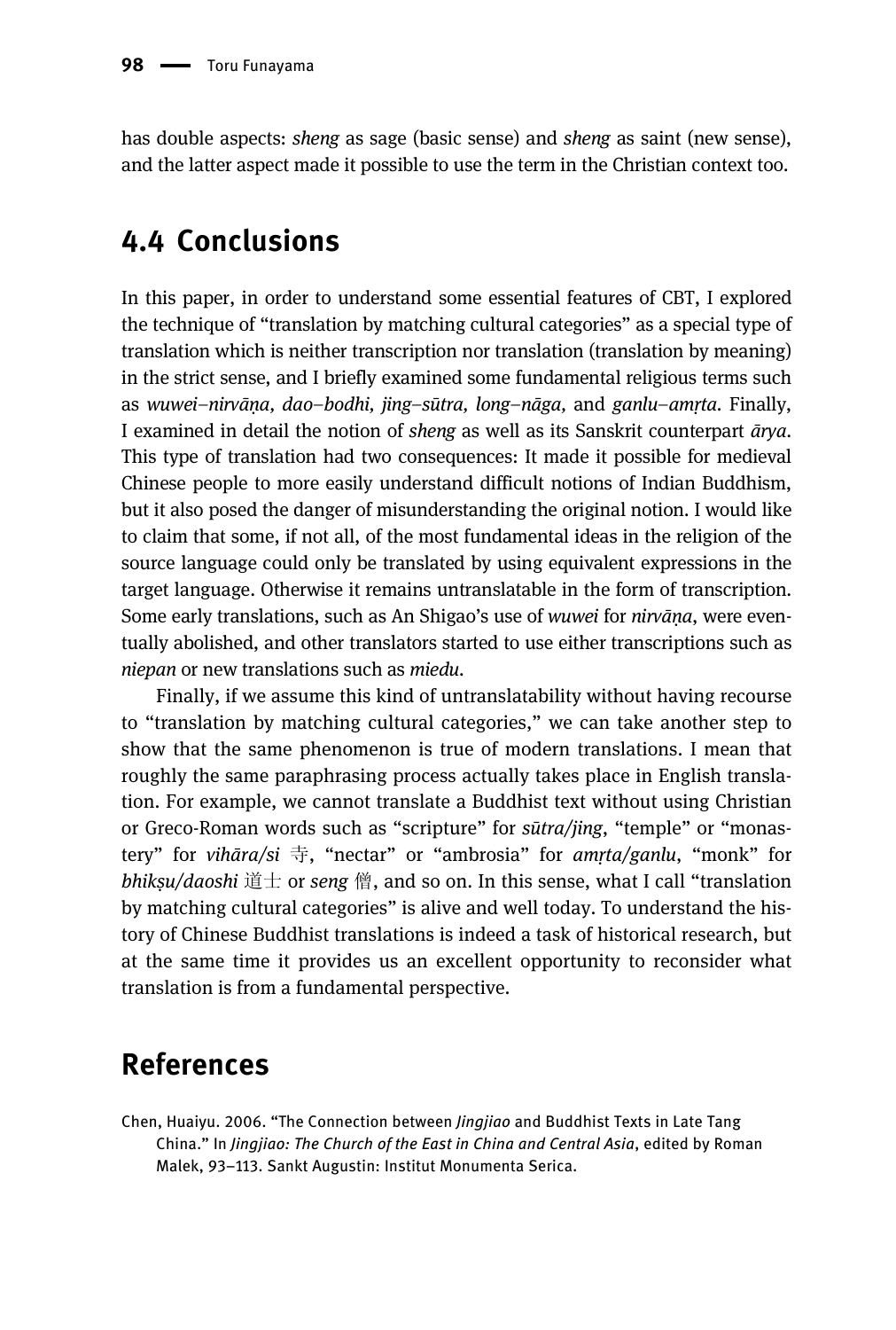- Chen, Huaiyu. 2009. "The Encounter of Nestorian Christianity with Tantric Buddhism in Medieval China." In Hidden Treasures and Intercultural Encounters: Studies on East Syriac Christianity in China and Central Asia, edited by Dietmar W. Winkler and Li Tang, 195–213. Wien: LIT Verlag.
- Enomoto, Fumio 榎本文雄. 2009. "'Shishotai' no gen'i to Indo bukkyo ni okeru 'sei' 「四聖 諦」の原意とインド仏教における「聖」." Indo tetsugaku bukkyogaku インド哲学仏教 学 24:354–336.
- Forte, Antonino. 1996. "On the So-called Abraham from Persia: A Case of Mistaken Identity." In Paul Pelliot, L'inscription nestorienne de Si-ngan-fou, edited with Supplements by Antonino Forte, 375–418. Kyoto: Scuola di Studi sull'Asia Orientale; Paris: Collège de France, Institut des Hautes Études Chinoises.
- Funayama, Toru 船山徹. 2005. "Seija kan no ni keito: Rikucho Zui To bukkyoshi chokan no ichi shiron 聖者觀の二系統──六朝隋唐佛教史鳥瞰の一試論." In Sankyo kosho ronso 三教 交渉論叢, edited by Mugitani Kunio 麥谷邦夫, 373–408. Kyoto: Kyoto daigaku, Jinbun kagaku kenkyūsho.
- Funayama, Toru 船山徹. 2013. Butten wa dou kan'yaku sareta no ka: Sūtora ga kyōten ni naru toki 仏典はどう漢訳されたのか──スートラが経典になるとき. Tokyo: Iwanami shoten.
- Gu, Jiegang 顧頡剛. 1979. "'Sheng' 'Xian' guannian he ziyi de yanbian '聖' '賢' 觀念和字義的 演變." In Zhongguo zhexue, di yi ji 中國哲學, 第一輯, 80–96. Beijing: Sanlian shudian.
- Harvey, Peter. 2009. "The Four Ariya-saccas as 'True Realities for the Spiritually Ennobled' the Painful, its Origin, its Cessation, and the Way Going to This – Rather than 'Noble Truths' Concerning These." Buddhist Studies Review 26.2:197–227.
- Kaginushi, Ryōkei 鍵主良敬. 1968. "Honmu oyobi nyo, shinnyo no yakushutsu ni tsuite 本無お よび如 真如の訳出について." Ōtani gakuhō 大谷學報 47–4: 34–57.
- Karashima, Seishi 辛嶋静志. 2010. A glossary of Lokaksema's translation of the Astasāhasrikā Prajñāpāramitā. Daoxing bore jing cidian/Dogyo hannya kyo shiten 道行般若經詞典. Tokyo: International Research Institute for Advanced Buddhology, Soka University.
- Kieschnick, John. 2003. The Impact of Buddhism on Chinese Material Culture. Princeton: Princeton University Press.
- Kobayashi, Masayoshi 小林正美. 1997. "'Kakugi bukkyo' ko 「格義仏教」考." In Shirīzu Higashi-Ajia bukkyo dai san kan, shin bukkyo no koryū シリーズ 東アジア仏教第3巻 新 仏教の興隆, edited by Takasaki Jikido and Kimura Kiyotaka, 293–303. Tokyo: Shunjūsha.
- Lin, Wushu 林悟殊. 2003. Tangdai jingjiao zai yanjiu 唐代景教再研究. Beijing: Zhongguo shehui kexue chubanshe.
- Lin, Wushu 林悟殊. 2011. Lin Wushu Dunhuang wenshu yu yijiao yanjiu 林悟殊敦煌文書與夷教 研究. Shanghai: Shanghai guji chubanshe.
- Mair, Victor H. 2010. "What is Geyi, After All?" In Philosophy and Religion in Early Medieval China, edited by Alan K. Chan and Yuet-Keung Lo, 227–264. Albany: SUNY Press.
- Mayeda, Egaku 前田惠學. 1964. Genshi bukkyo seiten no seiritsu shi teki kenkyū 原始佛教聖典 の成立史的研究. Tokyo: Sankibo busshorin.
- Mayrhofer, Manfred. 1963. Kurzgefaßtes etymologisches Wörterbuch des Altindischen. A Concise Etymological Sanskrit Dictionary. Band II: D–M. Heidelberg: Carl Winter, Universitätsverlag.
- Moule, A. C. 1930. Christians in China before the Year 1550. London: Society for Promoting Christian Knowledge.
- Obermiller, E., tr. 1932. History of Buddhism (Chos-hbyung) by Bu-ston. II. Part. The History of Buddhism in India and Tibet. Heidelberg: Harrassowitz.